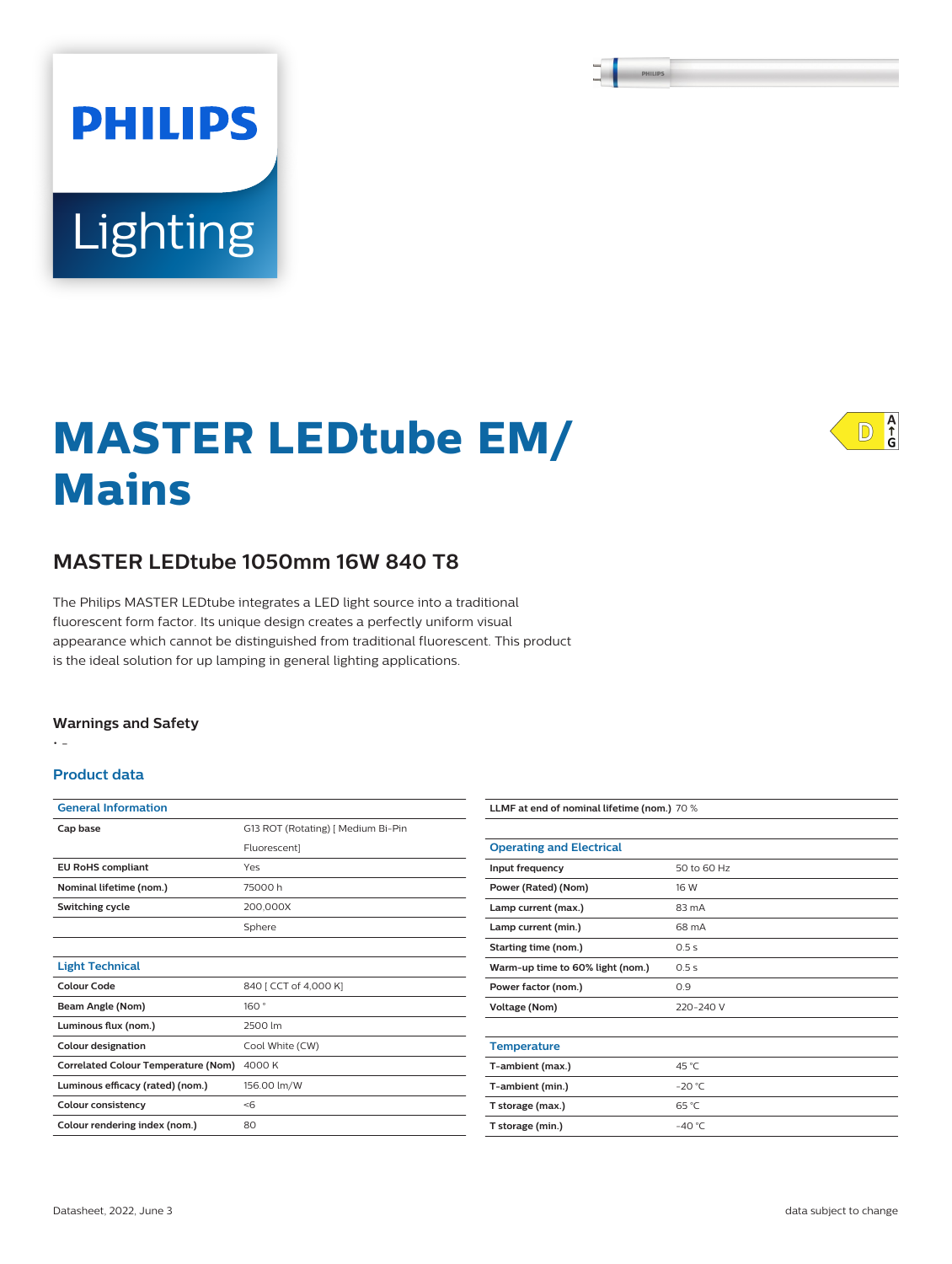### **MASTER LEDtube EM/Mains**

| T-Case maximum (nom.)           | 55 °C                                    |  |  |
|---------------------------------|------------------------------------------|--|--|
|                                 |                                          |  |  |
| <b>Controls and Dimming</b>     |                                          |  |  |
| Dimmable                        | No                                       |  |  |
|                                 |                                          |  |  |
| <b>Mechanical and Housing</b>   |                                          |  |  |
| <b>Lamp Finish</b>              | Frosted                                  |  |  |
| <b>Bulb material</b>            | Plastic                                  |  |  |
| Product length                  | 1100 mm                                  |  |  |
| <b>Bulb shape</b>               | Tube, double-ended                       |  |  |
|                                 |                                          |  |  |
| <b>Approval and Application</b> |                                          |  |  |
| <b>Energy Efficiency Class</b>  | D                                        |  |  |
| Energy-saving product           | Yes                                      |  |  |
| Approval marks                  | RoHS compliance TUV CE marking KEMA Keur |  |  |
|                                 | certificate                              |  |  |

| Energy consumption kWh/1,000 hours 16 kWh |                                  |  |  |
|-------------------------------------------|----------------------------------|--|--|
|                                           | 403599                           |  |  |
|                                           |                                  |  |  |
| <b>Product Data</b>                       |                                  |  |  |
| Full product code                         | 871869961602100                  |  |  |
| Order product name                        | MASTER LEDtube 1050mm 16W 840 T8 |  |  |
| EAN/UPC - product                         | 8718699616021                    |  |  |
| Order code                                | 61602100                         |  |  |
| SAP numerator – quantity per pack         |                                  |  |  |
| Numerator – packs per outer box           | 10                               |  |  |
| <b>SAP material</b>                       | 929001961102                     |  |  |
| SAP net weight (piece)                    | 0.220 kg                         |  |  |

#### **Dimensional drawing**



| Product                                                         | D1 | D <sub>2</sub> | A1 | A <sub>2</sub> | A <sub>3</sub> |  |
|-----------------------------------------------------------------|----|----------------|----|----------------|----------------|--|
| MASTER LEDtube 1050mm 25.8 mm 28 mm 1045.8 mm 1052.9 mm 1060 mm |    |                |    |                |                |  |
| 16W 840 T8                                                      |    |                |    |                |                |  |
|                                                                 |    |                |    |                |                |  |

#### **Photometric data**



**Light Distribution Diagram**



**General uniform lighting**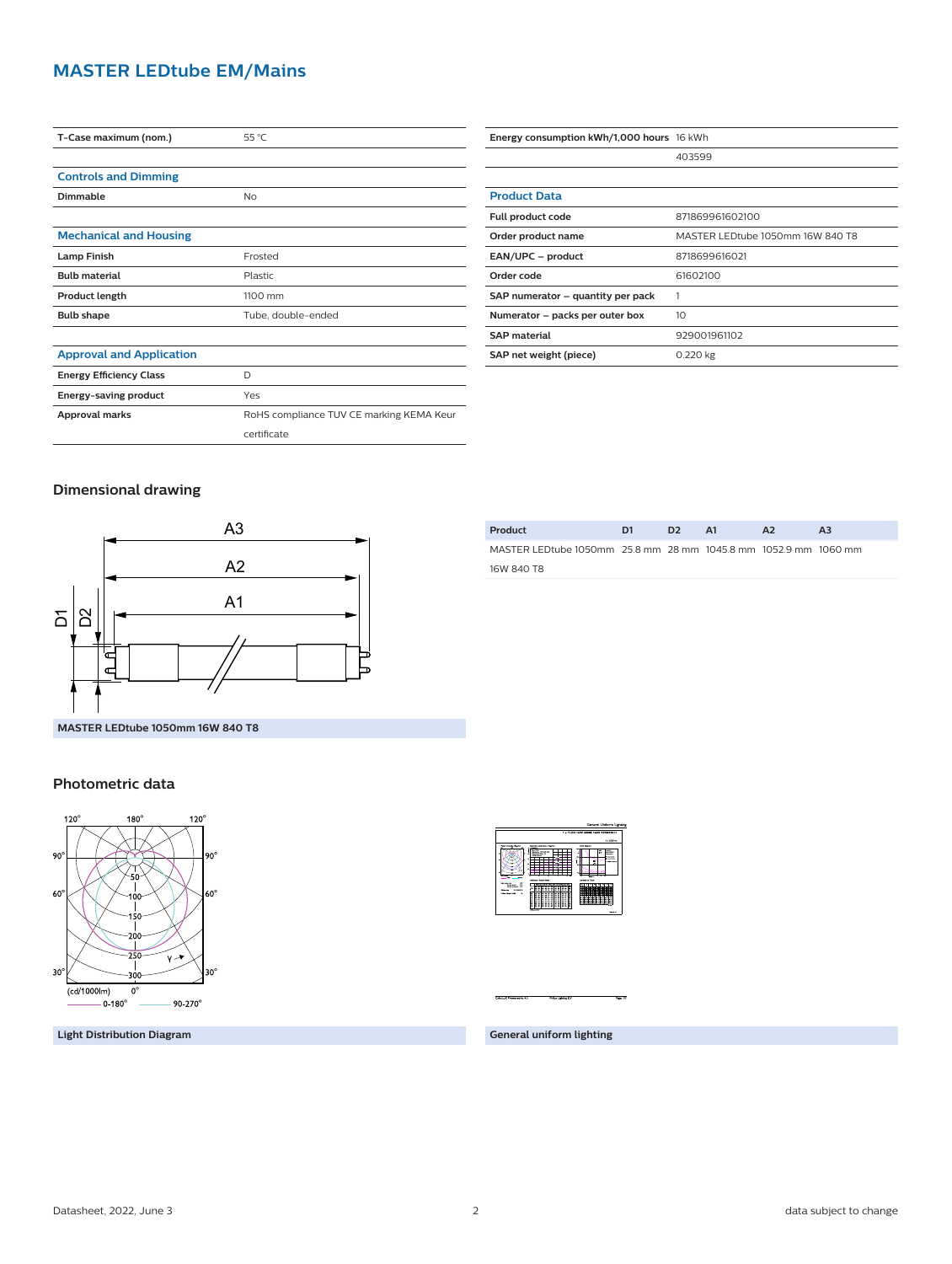## **MASTER LEDtube EM/Mains**

**Photometric data**



**LEDtube 3,5ft G13**